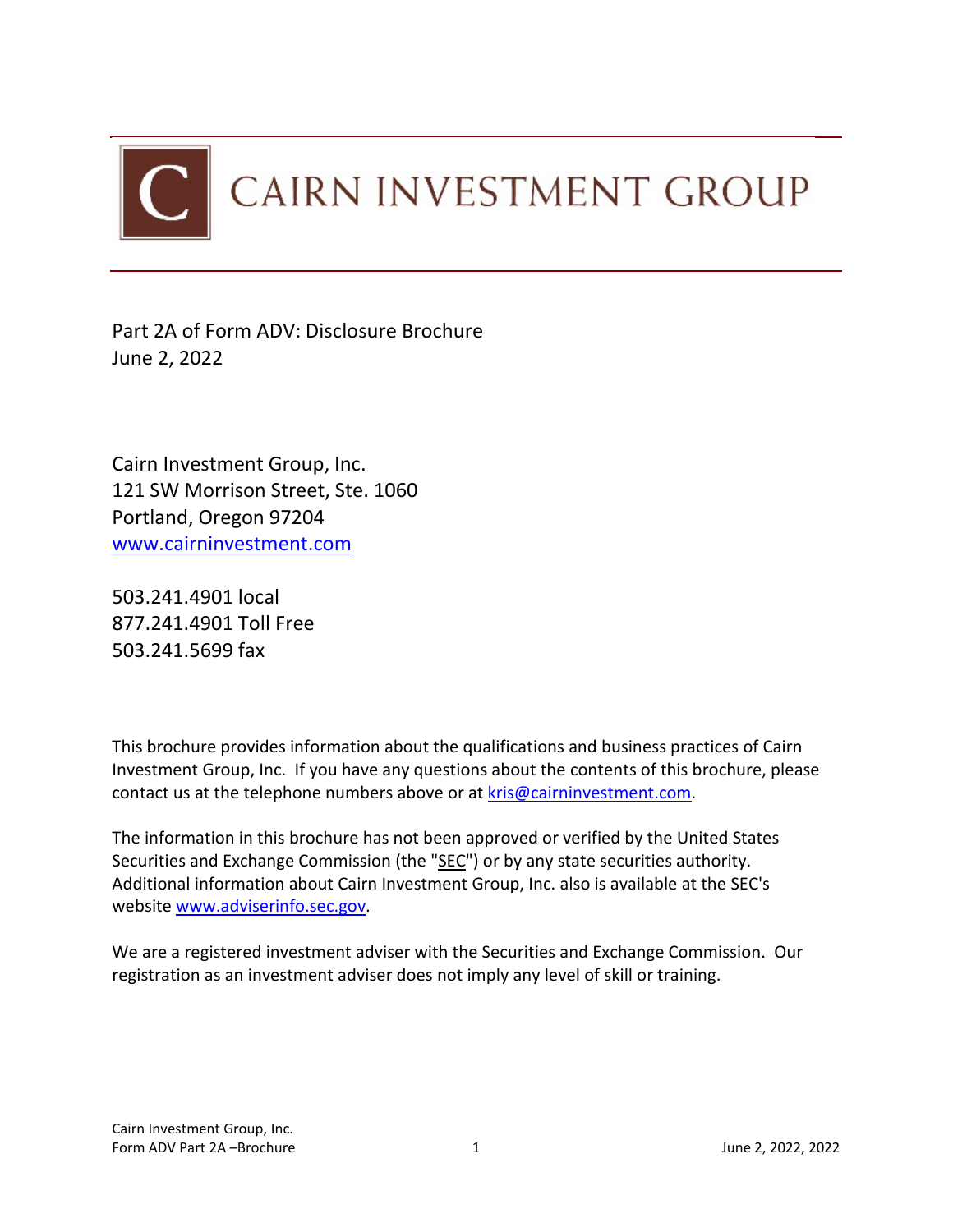# <span id="page-1-0"></span>**Item 2 – Material Changes**

None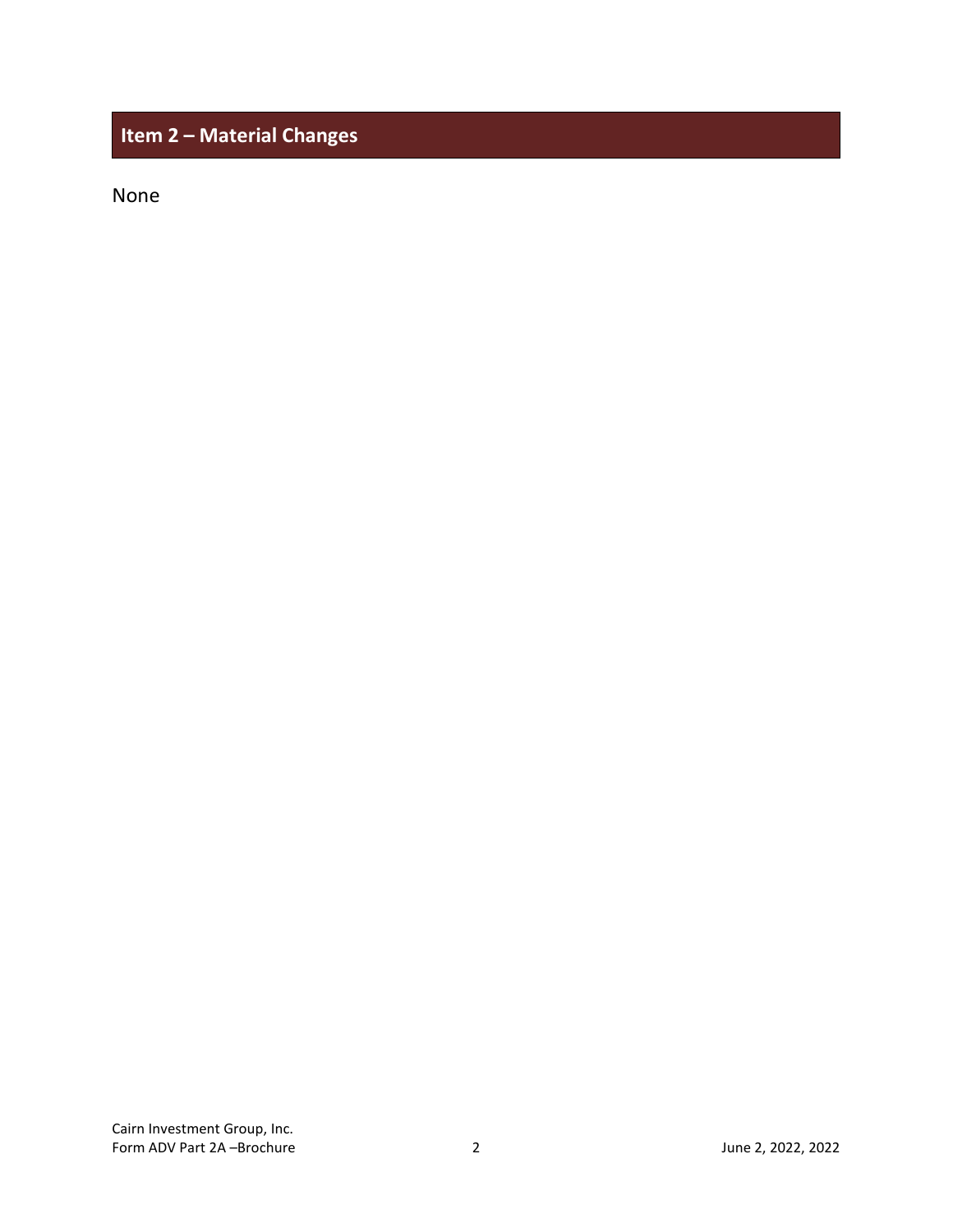# <span id="page-2-0"></span>Item 3 - Table of Contents

| Item 11 - Code of Ethics, Participation or Interest in Client Transactions and Personal Trading 12 |
|----------------------------------------------------------------------------------------------------|
|                                                                                                    |
|                                                                                                    |
|                                                                                                    |
|                                                                                                    |
|                                                                                                    |
|                                                                                                    |
|                                                                                                    |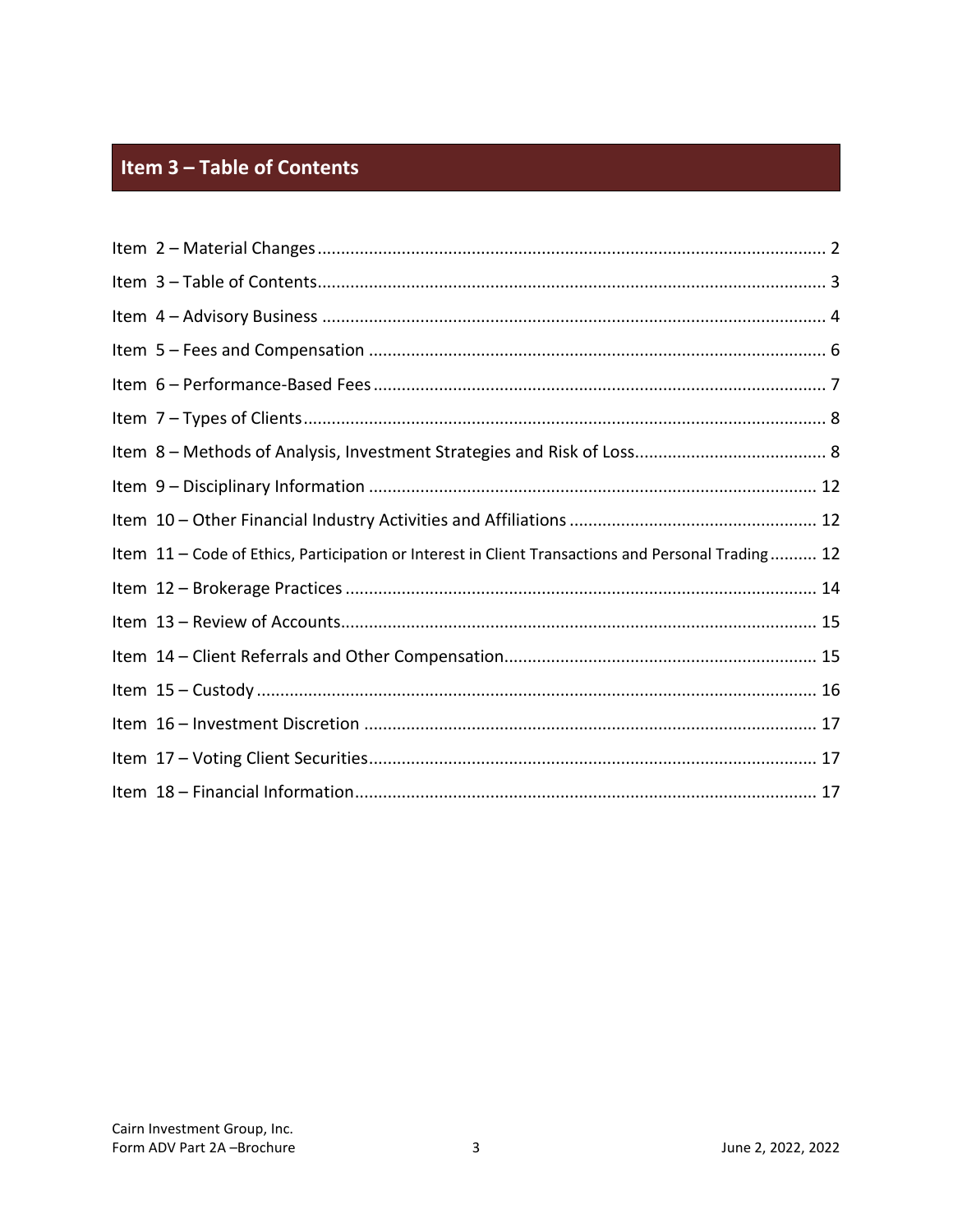# <span id="page-3-0"></span>**Item 4 – Advisory Business**

#### Our Firm

Cairn Investment Group, Inc. ("we," "us" or the "firm"), is an investment adviser registered with the SEC. We have been providing investment advisory services since we were founded in 2007. The firm is owned by Timothy A. Mosier and Patrick J. Mason.

#### Advisory Services

We provide discretionary investment management and financial planning services for individuals, pension and profit-sharing plans, trusts, estates, charitable organizations, corporations, and other business entities. Advice is provided through consultation with the client and may include determination of financial objectives, identification of financial challenges, cash flow management, investment management, education funding, retirement planning, and assistance with estate planning. Our investment strategies are described below in Item 8.

When we provide investment advice to you regarding your retirement plan account or individual retirement account, we are fiduciaries within the meaning of Title I of the Employee Retirement Income Security Act and/or the Internal Revenue Code, as applicable, which are laws governing retirement accounts. The way we make money creates some conflicts with your interests, so we operate under a special rule that requires us to act in your best interest and not put our interest ahead of yours.

### *Investment Management*

Most clients choose to have us manage their assets to obtain ongoing investment supervision and in-depth advice. The scope of work and fee for an Investment Management Agreement is provided to the client in writing prior to the start of the relationship. An Investment Management Agreement may include cash flow management; investment management (including performance reporting); education planning; retirement planning; estate planning, as well as the implementation of recommendations within each area.

In general, investments may include equities (stocks), real-estate investment trusts (REITS), corporate debt securities, commercial paper, certificates of deposit, municipal securities, investment company securities (closed-end funds, ETFs, and mutual funds shares), U. S. government securities, options contracts, and interests in partnerships. We generally invest our client's accounts in individual stocks and bonds using a risk optimized strategy. Due to account size or client preference, we may invest some individual accounts in no-load or low-load mutual funds. These investments provide broad diversification and access to a wide array of asset classes.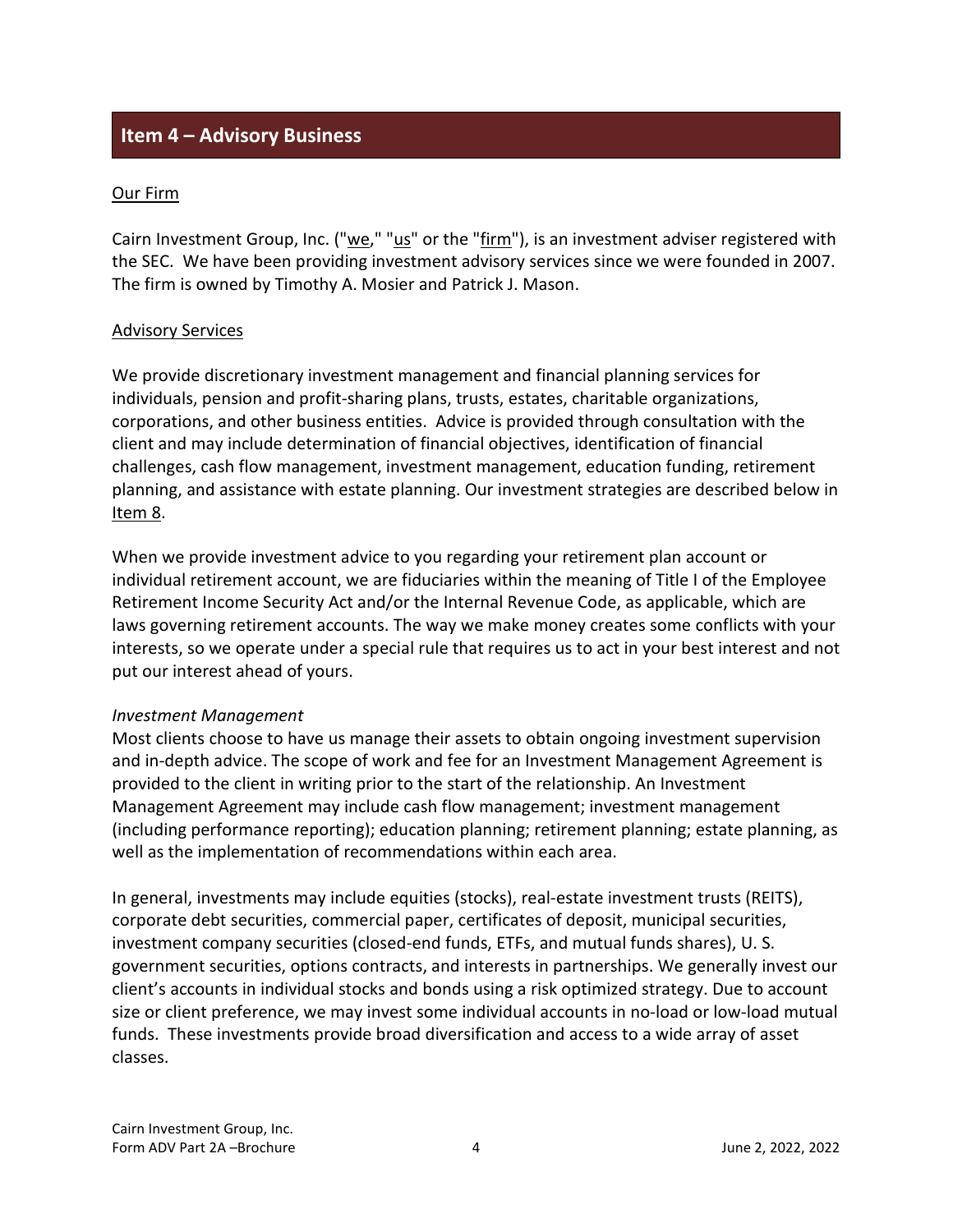### *Financial Planning*

A financial plan may be designed to help the client with many aspects of financial planning without ongoing investment management. We provide a wide range of financial planning services to our clients in the form of advice, assistance, and education on topics such as:

- Equity and fixed income investing
- Financial planning
- Retirement planning
- Estate planning
- Divorce settlement planning
- Wealth transfers between generations and to charitable organizations
- College savings
- Insurance planning

Investment advice and specific recommendations may be provided as part of a financial plan. Implementations of such advice or recommendations are at the discretion of the client.

#### Tailored Advisory Services

Our relationships with our individual clients are in-depth and personalized. We tailor our advisory services to meet your needs. We work directly with you and your other advisors to build and protect your wealth over the long term.

At the time of initial engagement with us, each client's financial situation and investment needs are documented using a written Investor Policy Statement. This profile is periodically reviewed and evaluated. We use this information to provide investment advice and to guide investment activity. Periodic reviews may be held to provide updates to the specific courses of action that need to be taken. More frequent reviews may occur but are not necessarily communicated to the client unless immediate changes are recommended.

Although we generally have a broad discretionary authority over client assets, clients may impose restrictions on investing in certain securities or types of securities in the Investor Profile or through any formal or informal communication to us. In those cases, we exercise our discretionary authority consistently with the client's instructions and obtain the client's approval before each transaction that may be inconsistent with those instructions.

#### Wrap Fee Program

We do not currently participate in any wrap fee programs.

### Assets Under Management

As of December 31, 2021, Cairn Investment Group manages approximately \$295,119,171 in assets for approximately 323 clients. The amount managed on a discretionary basis was \$250,001,035, and \$45,118,136 was managed on a non-discretionary basis.

Cairn Investment Group, Inc. Form ADV Part 2A –Brochure 5 June 2, 2022, 2022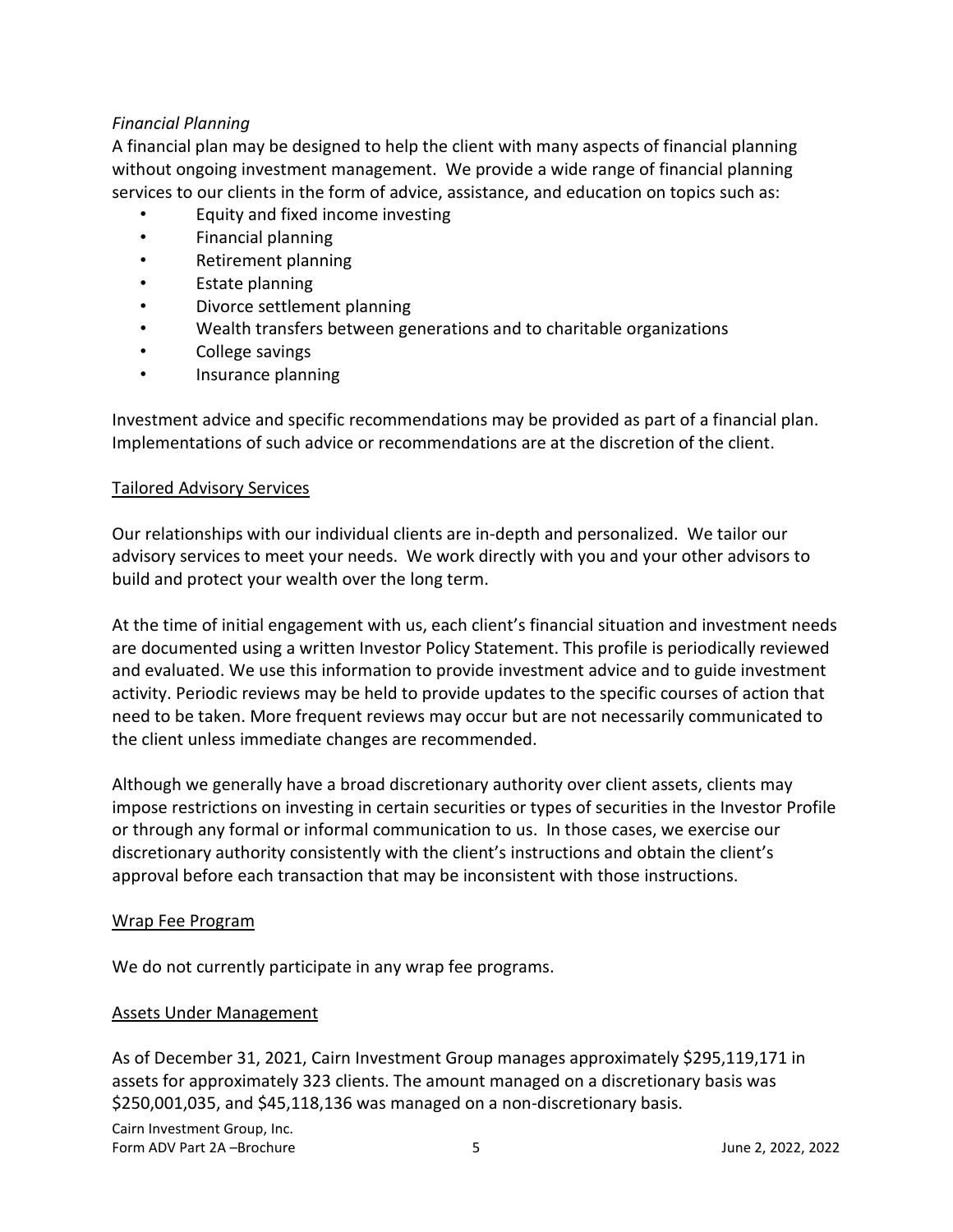## <span id="page-5-0"></span>**Item 5 – Fees and Compensation**

### Our Fees

We charge our clients investment management advisory fees calculated as a percentage of the market value of the assets in their accounts, without adjustment for any margin debt. Financial planning services are provided with Investment Management without additional cost. Fees are generally negotiable if the value of all your related accounts with us is greater than \$2,000,000. We reserve the right to negotiate your fees in other situations. Some clients pay more or less than others depending on certain factors, including the type and size of the account, the range of additional services provided to the client, and the total amount of assets managed for a group of related clients. *Your fee is specified in your agreement with us.*

*Investment Management Fee Schedule.* The annual fee for investment management services is based on a percentage of the investable assets overseen by the Firm according to the following schedule:

| <b>Assets Under Management</b> | Fee                       |       |
|--------------------------------|---------------------------|-------|
| First                          | $$0 - $500,000$           | 1.50% |
| <b>Next</b>                    | \$500,001 - \$1,000,000   | 1.00% |
| <b>Next</b>                    | \$1,000,001 - \$2,000,000 | 0.85% |
| <b>Next</b>                    | \$2,000,001 - \$3,000,000 | 0.60% |
| <b>Next</b>                    | \$3,000,001 - \$4,000,000 | 0.50% |
| <b>Next</b>                    | \$4,000,000 and up        | 0.40% |

Minimum Fee: For our investment management services accounts, we reserve the right to charge a minimum annual fee of \$1,200.

### Payment of Our Fees

We deduct our investment management fees directly from your account at the beginning of each quarter unless we both agree otherwise. If your agreement begins during a quarter, we will prorate the fee you pay for the initial partial quarter, based on the number of days from the beginning of your agreement until the end of the initial quarter.

Most fees are deducted directly from a designated client account. If you do not have enough cash in your account to pay our fee, we may sell some of your account assets to pay the fee. Fees deducted from a specific account are documented by the custodian on their monthly statement.

Our investment management agreements may be terminated on written notice by either you or us. If you pay fees in advance and if your agreement with us terminates during a quarter, we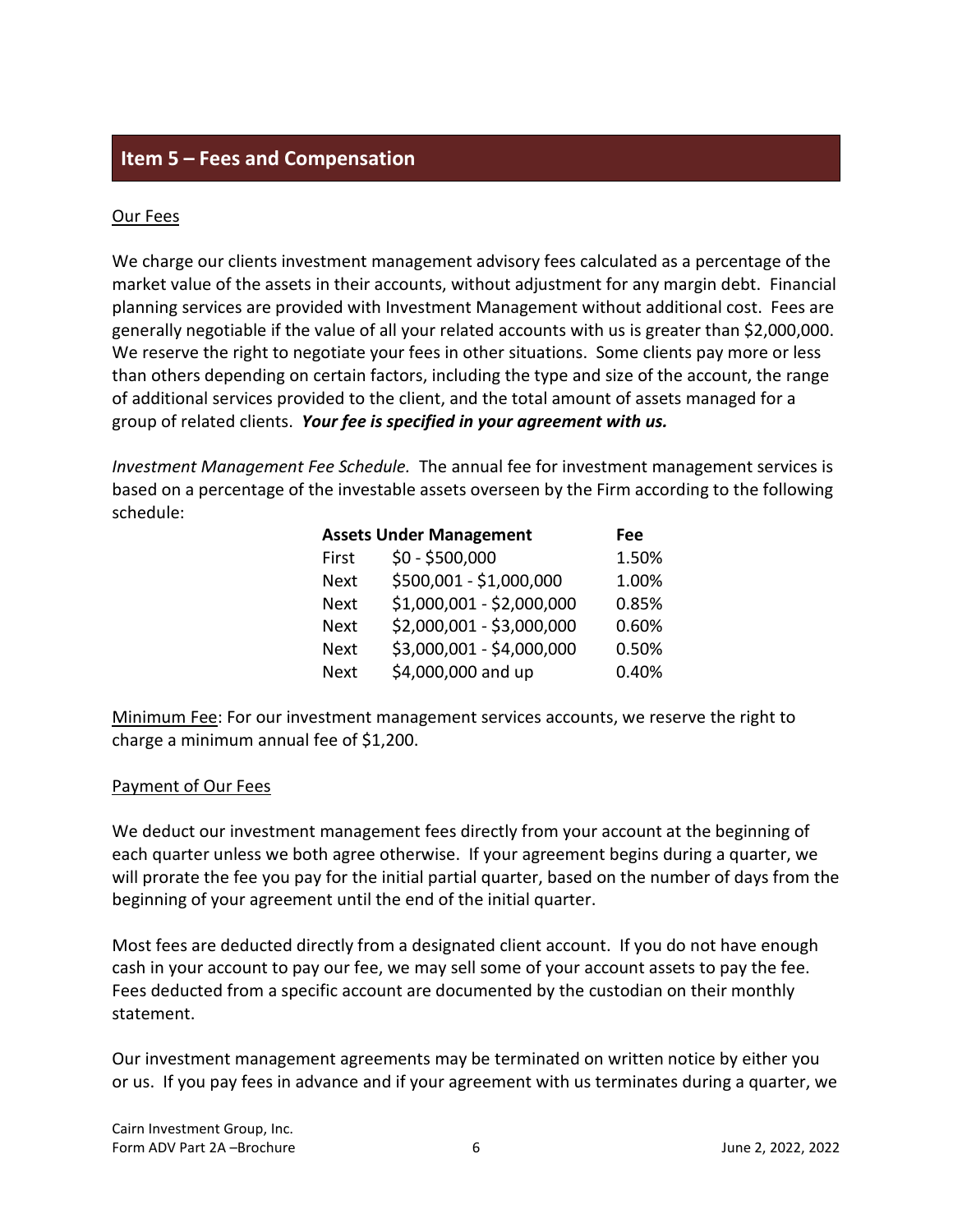will refund a pro rata portion of the fee you paid for that quarter, based on the number of days between the date we received notice and the end of the quarter.

Fees for financial planning services are billed upon presentation of the plan. Additional fees may be incurred if any follow-up is necessary.

### Expenses

In addition to our advisory fees, clients are responsible for certain other fees and expenses. We take into account the cost of transactions and seek to minimize these costs where possible.

*Mutual Funds and ETFs*. If you have mutual funds or ETFs in your portfolio, you will incur fees in addition to our fees. For example, you may incur a commission or transaction fee when the mutual fund or ETF is purchased, and you will incur an annual management fee payable to the manager of the fund, neither of which is shared with us. If a fund also imposes sales charges, you may pay an initial or deferred charge. These fees and expenses are described in each fund's prospectus. When considering an investment in a mutual fund or ETF, we use a no-load, open-end fund when appropriate. We evaluate the relative annual costs as a part of our decision process.

You could invest in a mutual fund or ETF directly, without our services. In that case, you would not receive the services we provide, which are designed in part to help you determine which, if any, mutual funds, and ETFs are best suited to your financial condition and objectives. You should review the fees charged by the mutual fund and/or ETFs and our fees to fully understand the total amount of fees you will pay and to evaluate the advisory services we provide.

*Custodians*. We require each client to have a third-party custodial relationship. The custodian will charge its own fee separate from our advisory fee in the form of (1) commissions, or (2) for clearance and settlement of trades that are executed through broker-dealers other than through the custodian.

### Sales Charges or Fees

We do not accept compensation for the sale of securities or other investment products, including asset-based sales charges or service fees from the sale of mutual funds.

# <span id="page-6-0"></span>**Item 6 – Performance-Based Fees**

Cairn and its employees do not accept "performance-based fees" (fees based on a share of capital gains on or capital appreciation of your assets).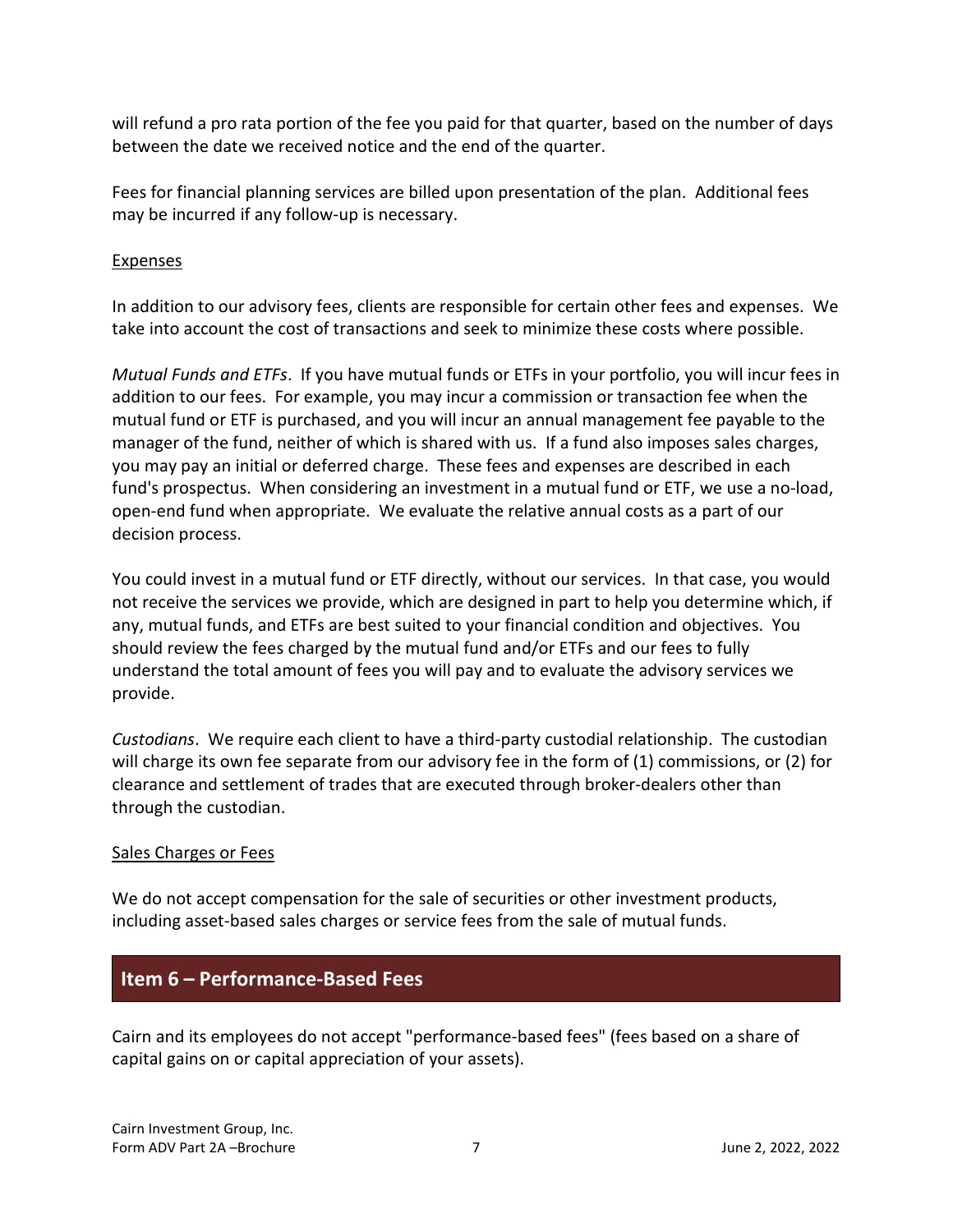# <span id="page-7-0"></span>**Item 7 – Types of Clients**

We provide traditional discretionary investment management and financial planning services for individuals, pension and profit-sharing plans, trusts, estates, charitable organizations, corporations, and other business entities. Client relationships vary in scope and length of service.

We do not specify a minimum account size.

# <span id="page-7-1"></span>**Item 8 – Methods of Analysis, Investment Strategies and Risk of Loss**

### Methods of Analysis and Investment Strategies We Use to Manage Your Assets

Security analysis methods may include fundamental analysis and technical analysis. Sources of information include financial newspapers and magazines, inspections of corporate activities, research materials prepared by others, corporate rating services, annual reports, prospectuses, filings with the Securities and Exchange Commission, and company press releases.

The investment strategy for a specific client is based upon the objectives stated by the client during consultation. The client may change these objectives at any time. Each client executes an Investor Profile that documents their objectives and their desired investment strategy. Most investments are implemented using individual stocks and bonds. Cairn Investment Group focuses on various equity strategies, each of which may be combined with the others and with appropriate fixed income and cash to serve a client's objectives. At times cash or money market funds may be chosen as a specific investment tactic.

### Risk of Loss

All investments in securities include a risk of losing your principal (invested amount) and any profits that you have not realized. You should be prepared to bear that risk. As you know, stock markets and fixed-income markets fluctuate substantially over time. In addition, as recent global and domestic economic events have shown, the performance of any investment is not guaranteed.

Our judgment about the attractiveness, value and potential appreciation of a particular asset class or individual security may be incorrect, and there is no guarantee that the securities we select will perform as anticipated. The value of an individual security can be more volatile than the market as a whole, or our intrinsic value approach may fail to produce the intended results. Our estimate of a security's intrinsic value may be wrong or, even if our estimate of intrinsic value is correct, it may take a long time before the price and intrinsic value converge. As a

Cairn Investment Group, Inc. Form ADV Part 2A –Brochure 8 June 2, 2022, 2022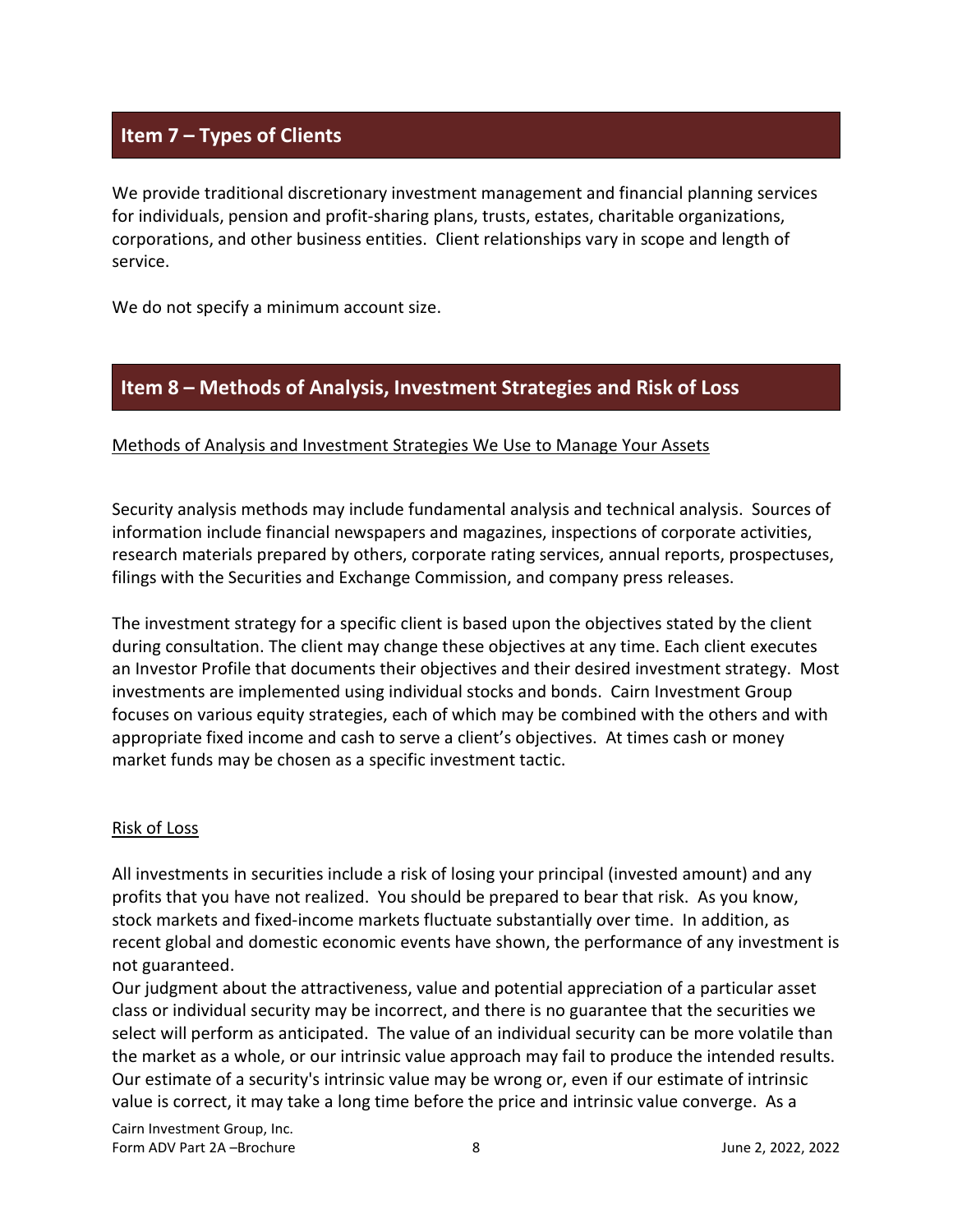result, there is a risk of loss of the assets we manage that is out of our control. We seek to reduce your risk through diversification. Although we will do our best in managing your assets, we cannot guarantee any level of performance or that you will not experience a loss in your assets.

Our belief is that equity markets provide the best long-term opportunity to outperform inflation and to see real growth in asset values. Equity investing comes with a number of risks:

- Market Risk: The price of a security may drop in reaction to tangible and intangible events and conditions. This type of risk is caused by external factors independent of a security's particular underlying circumstances. For example, political, economic, and social conditions may trigger market events.
- Inflation Risk: When any type of inflation is present, a dollar tomorrow will not buy as much as a dollar will today, because purchasing power is eroding at the rate of inflation.
- Currency Risk: Overseas investments are subject to fluctuations in the value of the dollar against the currency of the investment's originating country. This is also referred to as exchange rate risk.
- Business Risk: These risks are associated with a particular industry or a particular company within an industry. For example, oil exploration companies depend on finding oil and then developing the resource, a lengthy process, before they can generate a profit. They carry a higher risk to profitability than an electric utility company which generates its income from a steady stream of customers who buy electricity regardless of the economic environment.
- Liquidity Risk: Liquidity is the ability to readily convert an investment into cash. Generally, assets are more liquid if many traders are interested in that investment. Some securities that we invest in have limited liquidity and their market price can be adversely affected by our trades.
- Financial Risk: Excessive borrowing to finance a business' operations increases the risk to profitability, because the company must meet the terms of its obligations in good times and bad. During periods of financial stress, the inability to meet loan obligations may result in bankruptcy and/or a declining market value.
- Non-Discretionary Risk: A non-discretionary client must provide us permission to buy or sell a security. If we cannot get in contact with you when needed, we will be unable to act on your behalf. This may result in greater losses and poorer performance than our discretionary client's experience.

To mitigate these risks, we set certain parameters around our decision to purchase, hold and sell equities and similar securities. Knowing that the purchase price paid is a major determinant of eventual outcome of an investment, we seek to buy equities that we believe to be undervalued by the market. Our general investment style is Value investing, agnostic to market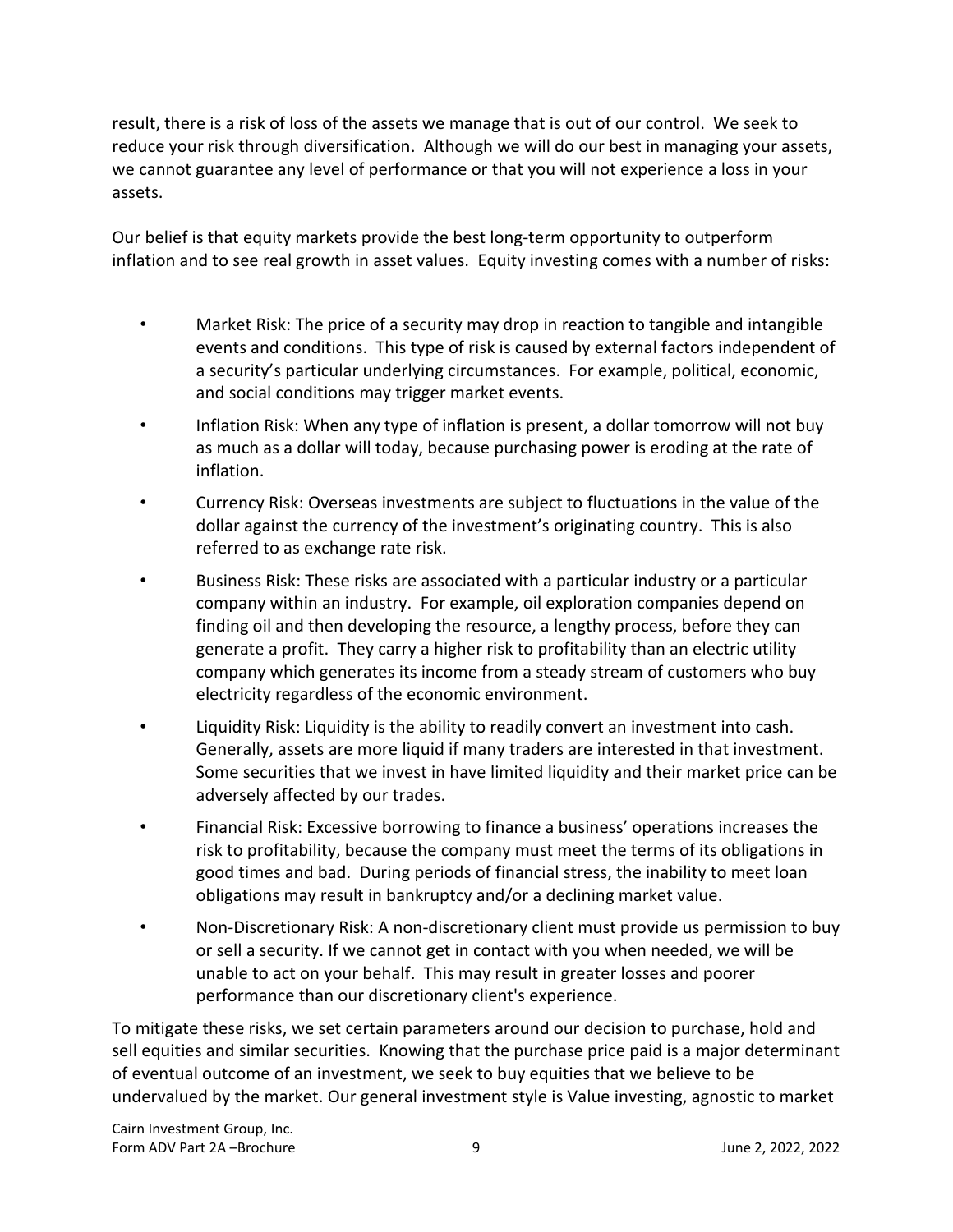capitalization and sector. Our primary focus is US equities, but we do not limit ourselves to the US. We believe that finding value in individual companies will lead us to the correct sectors over time.

At times and especially in accounts with higher risk tolerance we may invest in companies that we consider to be overvalued by the market but are expected to grow at a higher rate than the market average.

The fixed income selections are specific to the type of account and investment objective. Most frequently we utilize Municipal Bonds, Corporate Bonds, US Treasury Bonds and Notes, CDs, Preferred Stock and ETFs to provide diversification and income.

While fixed income can be a hedge against stock market volatility it is not without risk, which may include:

- Interest Rate Risk: Fluctuations in interest rates may cause investment prices to fluctuate. For example, when interest rates rise, yields on existing bonds become less attractive, causing their market values to decline.
- Market Risk: The price of a security may drop in reaction to tangible and intangible events and conditions. This type of risk is caused by external factors independent of a security's particular underlying circumstances. For example, political, economic and social conditions may trigger market events.
- Inflation Risk: When any type of inflation is present, a dollar tomorrow will not buy as much as a dollar will today, because purchasing power is eroding at the rate of inflation.
- Currency Risk: Overseas investments are subject to fluctuations in the value of the dollar against the currency of the investment's originating country. This is also referred to as exchange rate risk.
- Reinvestment Risk: This is the risk that future proceeds from investments may have to be reinvested at a potentially lower rate of return (i.e. interest rate). This primarily relates to fixed income securities.
- Business Risk: These risks are associated with a particular industry or a particular company within an industry. For example, oil exploration companies depend on finding oil and then developing the resource, a lengthy process, before they can generate a profit. They carry a higher risk to profitability than an electric utility company which generates its income from a steady stream of customers who buy electricity regardless of the economic environment.
- Liquidity Risk: Liquidity is the ability to readily convert an investment into cash. Generally, assets are more liquid if many traders are interested in that investment. For example, Treasury Bills are highly liquid, while real estate properties are not.
- Financial Risk: Excessive borrowing to finance a business' or municipality's operations increases the risk to profitability and liquidity, because the entity must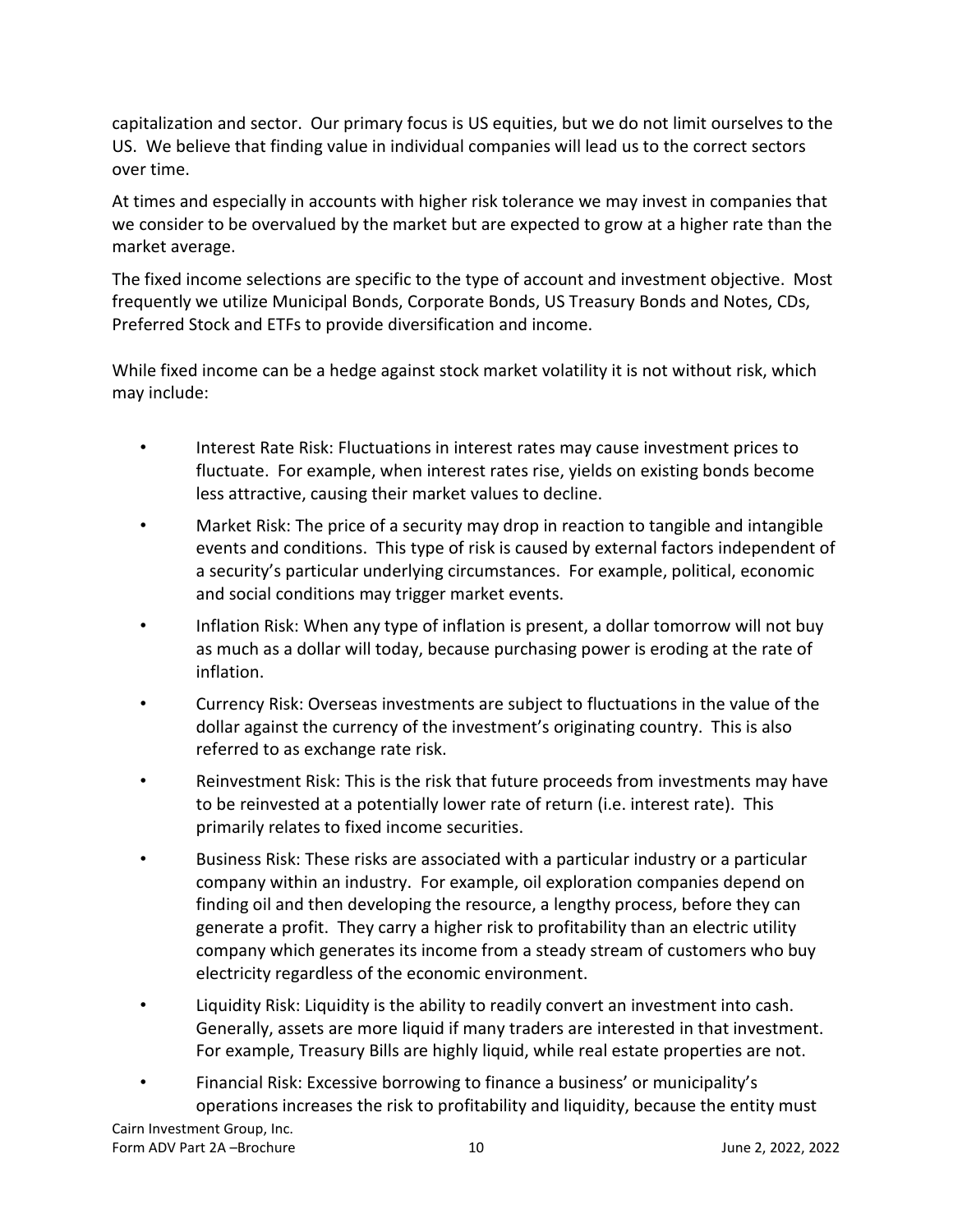meet the terms of its obligations in good times and bad. During periods of financial stress, the inability to meet loan obligations may result in bankruptcy and/or a declining market value.

Some accounts will have their investments implemented using a focused mutual fund approach, based generally on modern portfolio theory, and intended to provide broad diversification and participation in many global equity and/or bond markets. Our client's risk tolerance and investment horizon drive the allocation of fixed income, equity, and foreign investments.

Accounts deemed too small for this approach will have a smaller number of funds selected with the intent of providing diversification and global participation.

Mutual Funds face all the risks listed above, as well as the risk that capital gains may be distributed regardless of your personal success in the investment. This may cause you to pay taxes for gains you have not personally realized.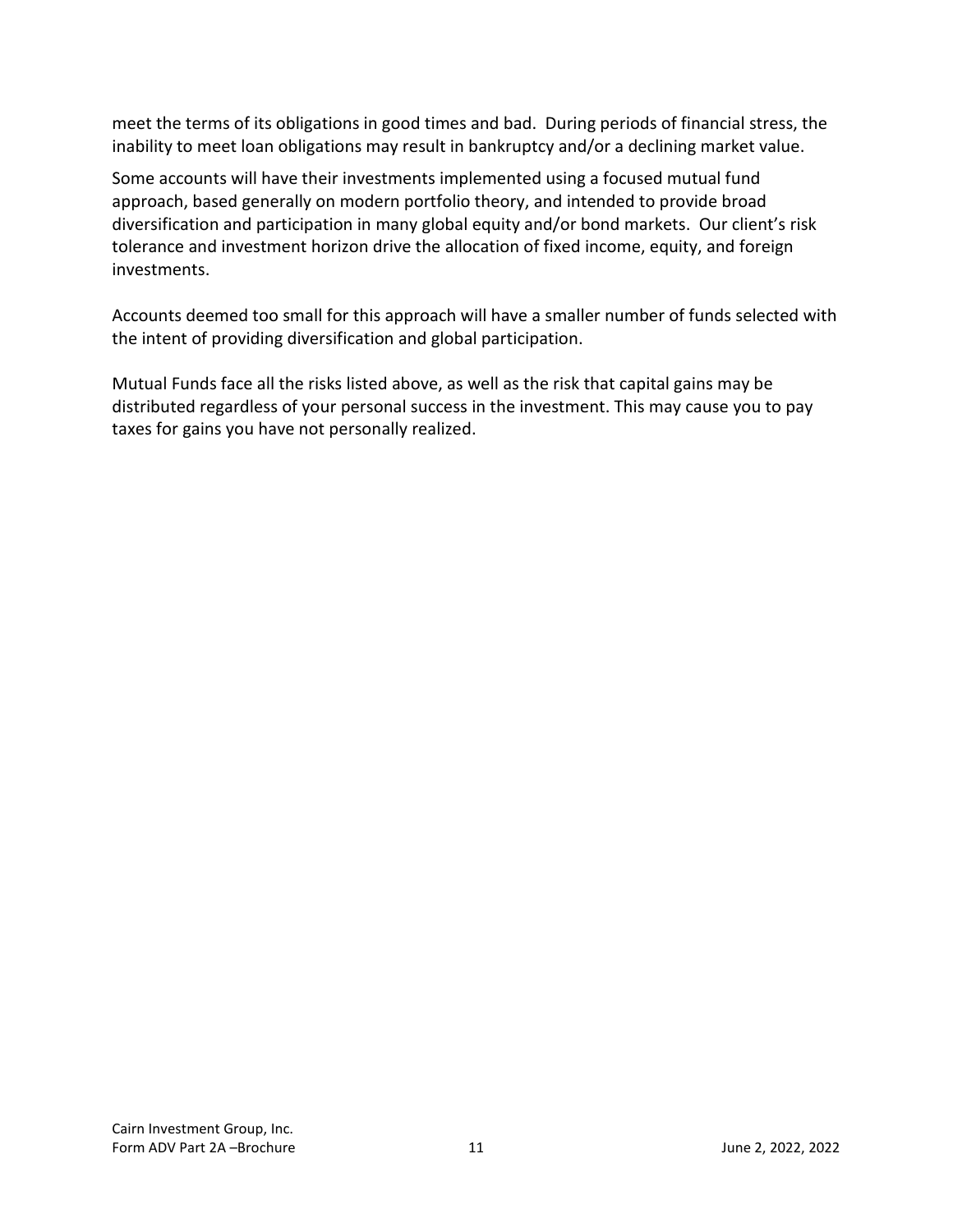# <span id="page-11-0"></span>**Item 9 – Disciplinary Information**

Registered investment advisers are required to disclose all material facts regarding any legal or disciplinary events that would be material to your evaluation of us or the integrity of our management.

Cairn has no legal or disciplinary events to report.<sup>[1](#page-11-3)</sup>

### <span id="page-11-1"></span>**Item 10 – Other Financial Industry Activities and Affiliations**

We are obligated to disclose if we, any of our "supervised persons" (meaning our employees and independent contractors), or any of our affiliates are involved in other financial industry activities, such as those of a broker-dealer, commodity pool operator or a futures commission merchant. We are also obligated to disclose if we receive compensation from other advisers for recommending or selecting those advisers for you.

We do not have any other financial industry activities or affiliations to report to you. In fact, we are not affiliated with any other company. Furthermore, we do not receive compensation from other advisers for recommending or selecting them.

# <span id="page-11-2"></span>**Item 11 – Code of Ethics, Participation or Interest in Client Transactions and Personal Trading**

### Code of Ethics

We have adopted a code of ethics that applies to all our supervised persons. Each of them must comply with our code of ethics as a condition to working with us. Our Chief Compliance Officer (our "CCO") administers and enforces our code of ethics.

Our code of ethics requires our supervised persons to:

- comply with applicable federal and state securities laws
- conduct themselves with integrity and act ethically in their dealings with the public, clients, and professional associates
- fulfill their duty of loyalty by acting solely in our client's best interests
- strive to provide long-term client satisfaction
- disclose any conflict of interest
- adhere to our policies limiting the giving or receiving of gifts and business entertainment

<span id="page-11-3"></span><sup>1</sup> We note that registered advisers are required to report, in Part 1A of Form ADV, all disciplinary events regardless of whether they are material. Cairn has no disciplinary events of any kind to report.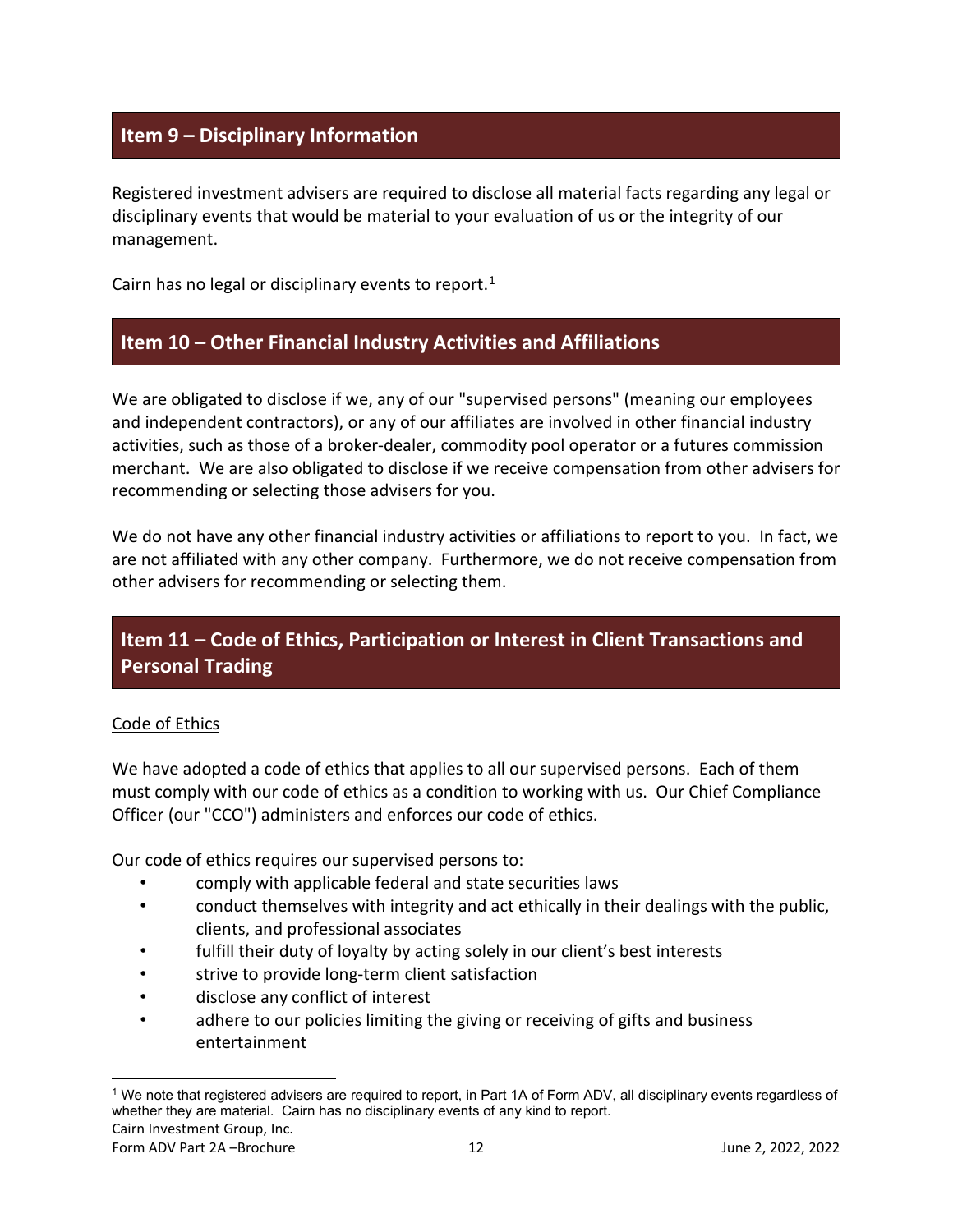- adhere to our policies limiting the giving of political contributions
- report any violation of our compliance manual to our CCO as soon as possible
- submit reports of securities beneficially owned by them and their related persons and submit reports of securities transactions by them and their related persons, subject to certain permitted exceptions. No reports are required for accounts held at Cairn.

We prohibit our supervised persons from investing in initial public offerings, and they must receive the approval of our CCO before they invest in any private placement.

Our clients or prospective clients may request a copy of our code of ethics by contacting our CCO, Timothy Mosier, at 503.241.4901 or the address on the cover page of this brochure.

### Participation or Interest in Client Transactions and Personal Trading

We and/or our supervised persons may: (a) buy or sell the same securities we buy or sell for your account; or (b) buy or sell the same securities we buy or sell for your account and engage in the transaction at the same time. As a result, there may be a conflict of interest that arises between you and us (or one of our supervised persons) in the allocation of profitable trades. To address that potential conflict, we always review personal trading to ensure that does not affect the markets, and that our clients receive fair treatment. Most personal and employee trades are conducted along with client trades in a single block, providing the same price and quality of execution to all involved.

We do not buy or sell securities for your account if we and/or one of our supervised persons have a material financial interest in the issuer or the securities. However, if we have a client whose securities are traded publicly, we and/or our supervised persons may invest client assets in that company's securities during periods when we do not have any material nonpublic information about that company.

The CCO reviews all personal and employee trades prior to the transaction.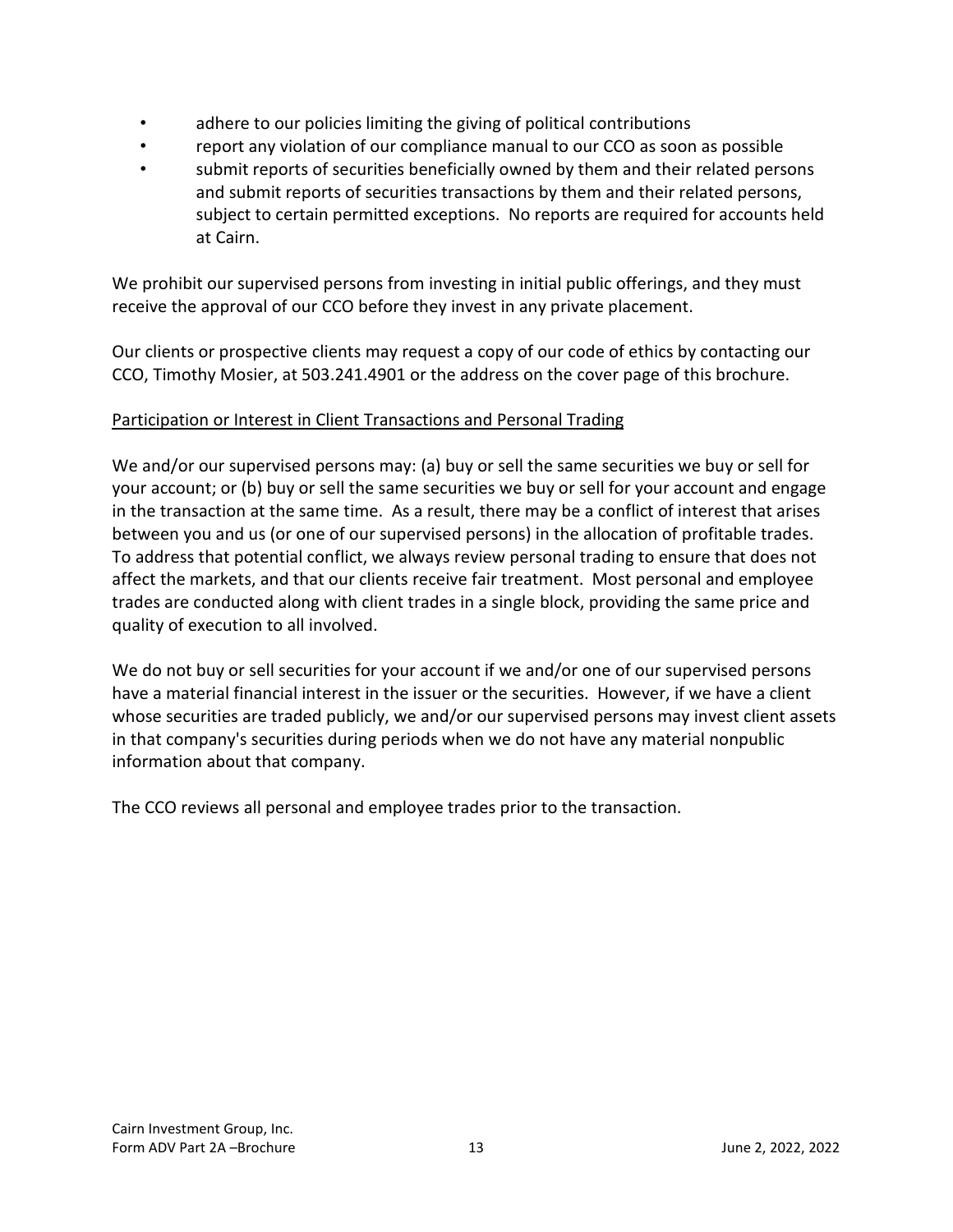# <span id="page-13-0"></span>**Item 12 – Brokerage Practices**

### Selecting Brokerage Firms

Cairn does not have any affiliation with product sales firms or custodians. Custodian recommendations are made to clients based on their need for such services. We recommend custodians based on the proven integrity and financial responsibility of the firm and the best execution of orders at reasonable commission rates.

We recommend discount brokerage firms and mutual fund companies that act as qualified custodians. These firms are regulated by the SEC and/or FINRA.

We do not receive fees or commissions from any of these arrangements. We do receive access to research, educational material, and software, along with discounts on such products that help us to better manage and service client accounts. All clients benefit in some way from these arrangements but not all clients benefit equally. But for our decision to utilize a given custodian, mutual fund, or broker-dealer, we would not receive these benefits free of charge. We do not believe that this is a significant factor in choosing a custodian or broker-dealer as we can reasonably expect to receive similar benefits from most, if not all qualified custodians and mutual fund companies.

### Best Execution

Cairn reviews the execution of trades at each custodian, each year. The review is documented in our compliance records. Trading fees charged by the custodians are also reviewed at least annually. We do not receive any portion of the trading fees.

### Trade Aggregation

Trade aggregation is the process of combining orders into a "block" to buy or sell the same security as a single large order. Whenever possible for discretionary portfolio strategy changes, equity trades are completed as a block, aggregated, and allocated to each client or employee account so that each client or employee receives the same execution price. Accounts with smaller dollar allocations of securities will experience a higher per share commission cost charged by the custodian. On the occasion a block order is not filled by day-end, Adviser will generally allocate shares executed to underlying accounts on a pro-rata basis in accordance with the pre-determined allocation plan, with every account receiving its respective portion of the trade. If the issue is illiquid or the fill is small, the entire share amount could be allocated to a single account or small number of accounts based on an exception whereby smaller accounts, or accounts with a small initial allocation may receive their entire allocation before larger accounts are given their pro-rata amount to minimize the transaction costs created by a series of small allocations.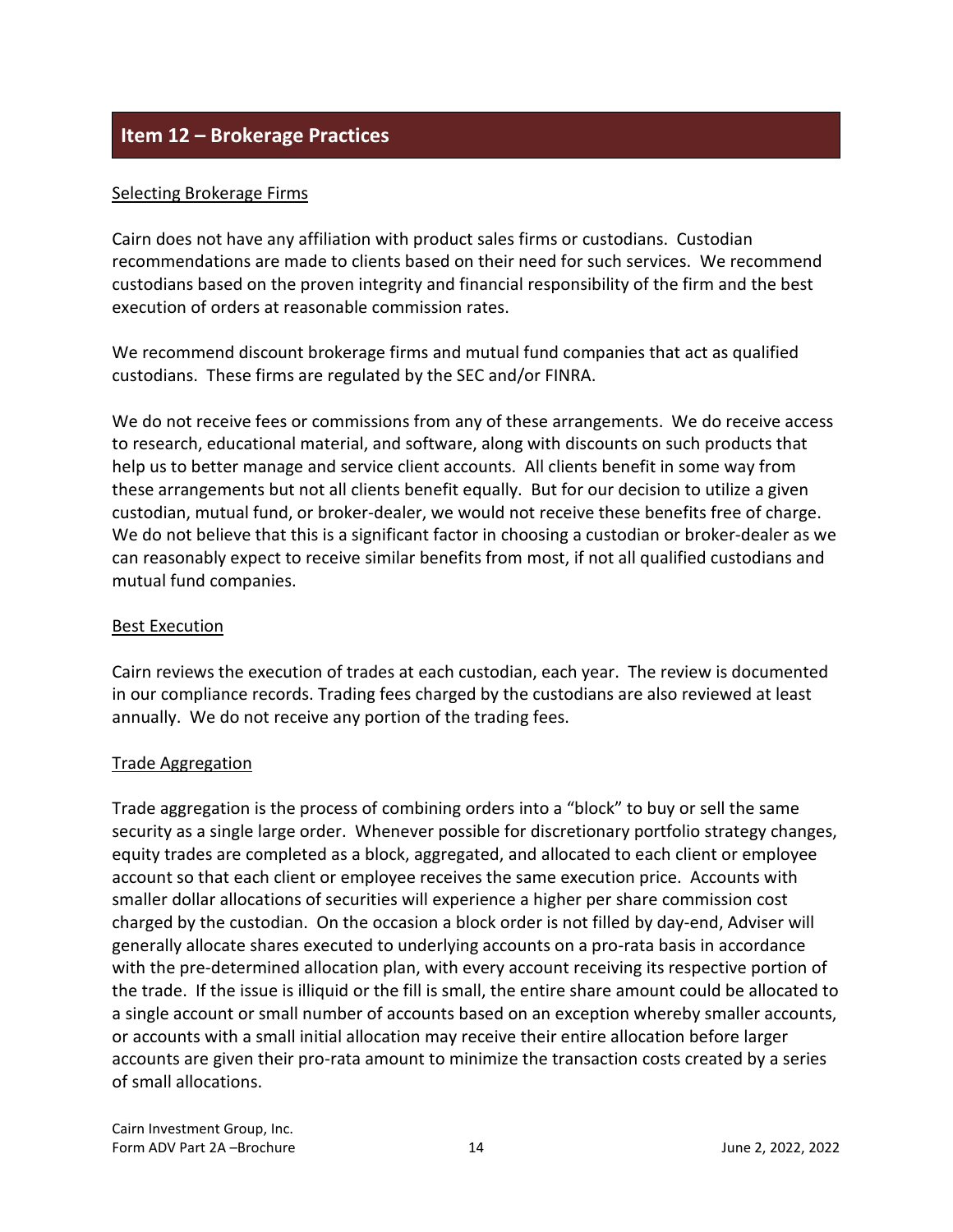## <span id="page-14-0"></span>**Item 13 – Review of Accounts**

Your account is reviewed on a quarterly basis to see if your asset allocation is consistent with your investment objectives. In addition, we ask our investment management service clients to notify us of any significant personal or financial changes and if so, to contact us to schedule a meeting to consider whether any changes to your current investment policy should be made. We prefer to meet or speak with our investment management clients at least annually, but we leave it up to each client to determine their own meeting frequency.

We issue written reports to our clients on a quarterly basis. Our reports generally include a list of assets in your account, investment results for your account, and other statistical data about your account. We urge you to carefully review these reports and compare the statements that you receive from your custodian to the reports that we provide. The information in our reports may vary from custodial statements based on accounting procedures, reporting dates, or valuation methodologies of certain securities. We also issue annual statements. Reports include updated portfolio statements, performance reports and a market perspective.

# <span id="page-14-1"></span>**Item 14 – Client Referrals and Other Compensation**

We receive no compensation for suggesting a particular broker or bank as your custodian. However, certain custodians provide products and services that benefit us and our client accounts. Some of these other products and services assist us in managing and administering client accounts. These include software and other technology that:

- provide access to client account data (such as trade confirmations and account statements)
- facilitate trade execution (and allocation of aggregated trade orders for multiple client accounts)
- provide research, pricing information and other market data
- facilitate payment of our fees from our client's accounts
- assist with back-office support, recordkeeping, and client reporting

Many of these services may be used to service all or a substantial number of our accounts, including accounts not maintained with that particular broker. These products and services benefit us by allowing us to more quickly and accurately service our clients.

Various brokers also make available to us other services intended to help us manage and further develop our business. These services may include: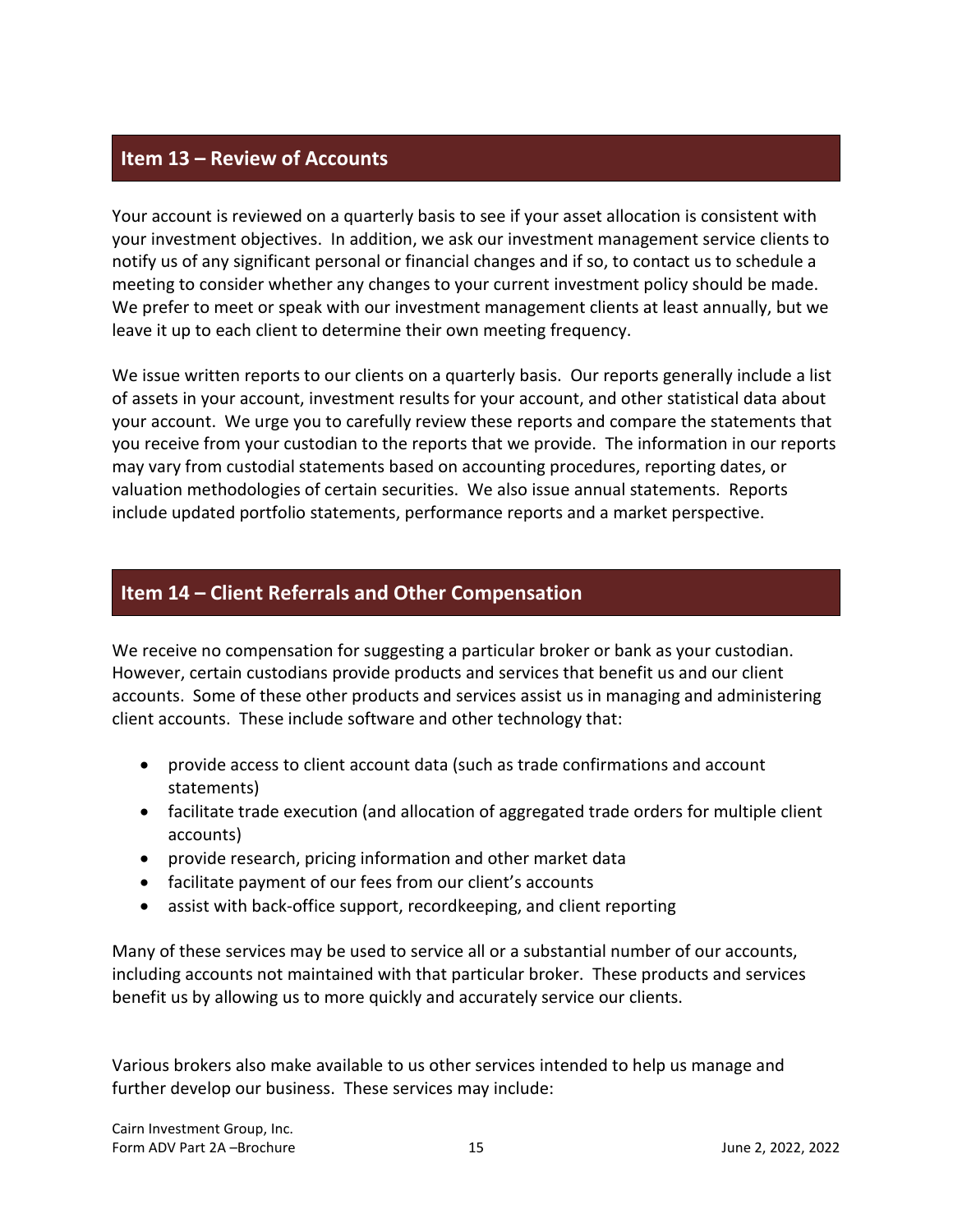- publications and conferences on practice management
- information technology
- business succession planning
- regulatory compliance
- marketing

From time-to-time, we participate in conferences organized by custodians and other institutions where we learn about their investment outlook. As a result, we may invest in funds offered by those institutions. All such investment decisions are subject to our fiduciary obligation.

In addition, brokers may make available, arrange and/or pay for the above types of services when provided to us by independent third parties. The brokers may discount or waive fees they would otherwise charge for some of these services or pay all or a part of the fees of a third party providing these services to us. As a fiduciary, we seek to act in our client's best interests. However, our recommendation that clients maintain their accounts with these brokers may be based in part on the benefit to us of these products and services, and not solely on the nature, cost or quality of custody or brokerage services these brokers provide. Although this may create a potential conflict of interest, we believe these products and services are in the best interests of our clients.

# <span id="page-15-0"></span>**Item 15 – Custody**

Our ability to deduct our advisory fees from client's accounts, is deemed to be custody but does not require us to declare custody with the SEC. We do maintain letters of authorization to facilitate the movement of funds on the behalf of clients. This is deemed custody and as such we must declare that we have custody to the SEC. Because we abide by seven conditions outlined by the SEC in their "No Action Letter" dated February 21, 2017, we are not required to undergo surprise examinations or seek independent verification. Your assets must be held with a bank, registered broker-dealer or other "qualified custodian." You will receive statements directly from your custodian at least quarterly. We urge you to carefully review the custodial statements and compare them to the reports we send you. The information in our reports may vary from your custodial statements based on accounting procedures, reporting dates or valuation methodologies of certain securities.